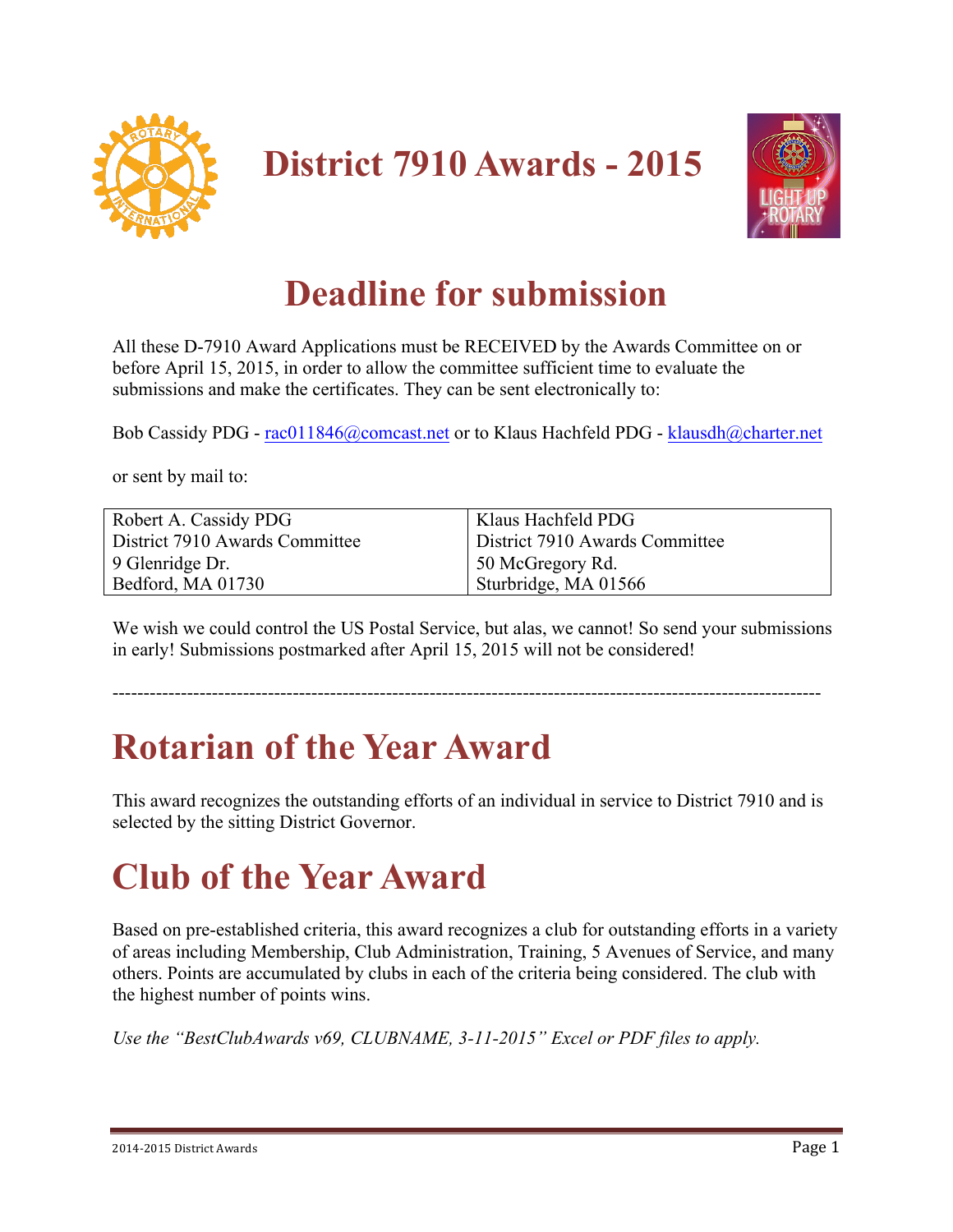## **Club Service Award**

• Criteria: As one of the five Avenues of Service, there are sub-categories assigned to it. Membership, Club Bulletin, Speakers Program, Attendance, Public Relations, Fellowship, and Fundraisers are all criteria to be considered when choosing the Rotary Club to receive this distinction.

Club Service is the key to achieving the Object of Rotary. Without good organization and fellowship, a club cannot achieve goals effectively in the other Avenues of Service. It is the starting point for all Rotary service. Effectively run clubs are led by officers that accept responsibility readily, set clear goals, and inspire members with their vision and enthusiasm. Since teamwork is essential to success, district club service committees work closely with club leaders in understanding and accomplishing all administrative duties. Examples of these activities are establishing goals, obtaining new members, getting good speakers, publicizing their projects and fundraisers, preparing/publishing a club bulletin, submitting attendance reports, and training club officers and new members.

Clubs with a solid foundation in Club Service sponsor effective projects to help their community, their club, and the world to achieve the Object of Rotary. Effective Club Service the key to a successful Rotary year.

*Use the "D-7910 Awards Application, 3-11-2015" PDF file to apply.*

#### **Community Service Award**

• Criteria: Rotary Community Service encourages and fosters the application of the ideals of service to the personal, business, and community life of every Rotarian. In carrying out this application of the ideal of service, a variety of activities developed by Rotary clubs have afforded significant opportunities for service by their members. In order to give guidance to Rotarians and to formulate policies for Rotary clubs toward Community Service activities, the following principles are recognized:

Community Service is an opportunity for every Rotarian to exemplify "Service Above Self." It is the commitment and social responsibility of every Rotarian and Rotary club to improve the quality of life for those who live in the community and to serve the public interest.

In this spirit, clubs are encouraged to:

- 1. review regularly service opportunities within their communities and involve each club member in an assessment of community needs;
- 2. capitalize on the unique vocational and avocational talents of members in implementing their Community Service projects;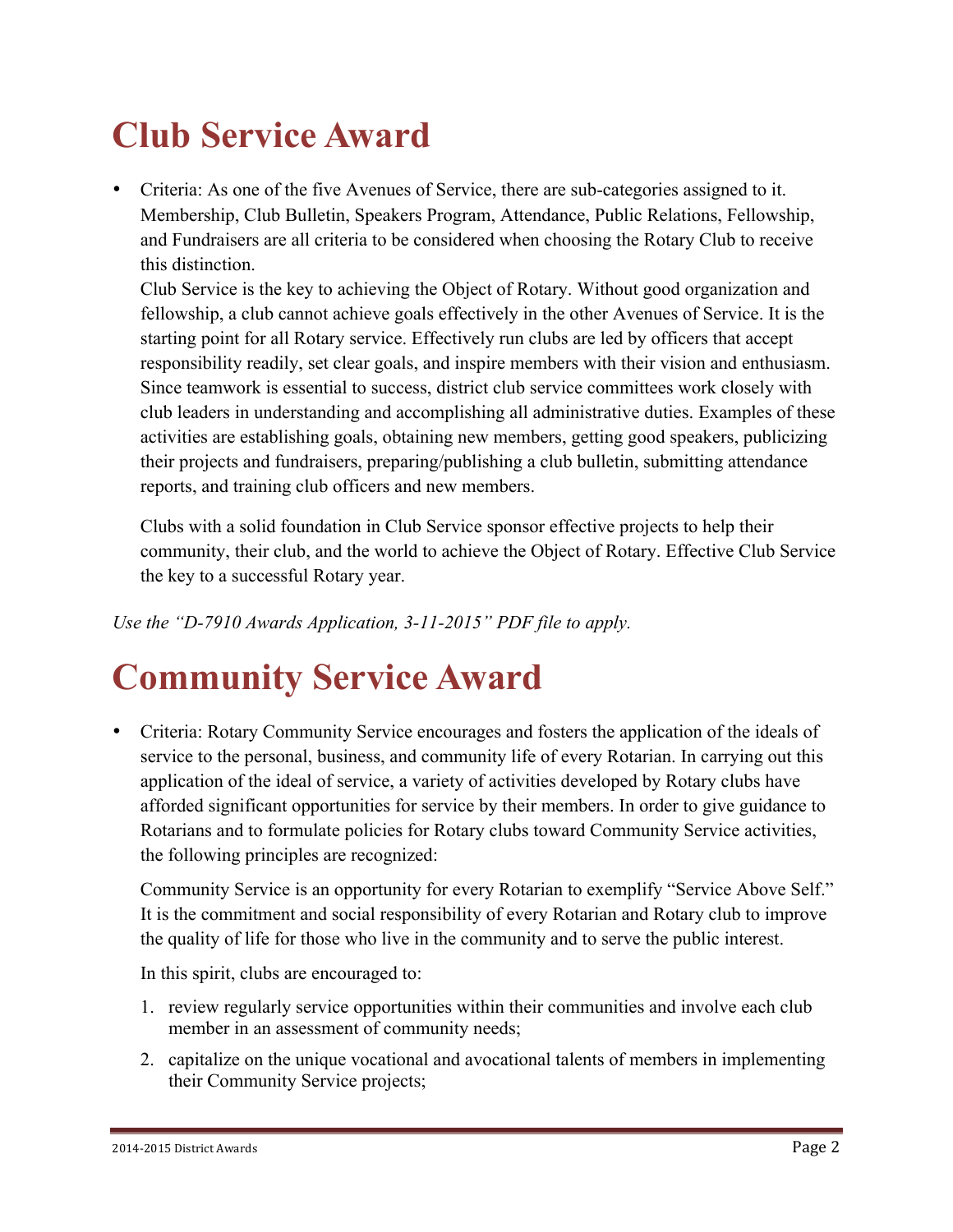- 3. initiate projects in accordance with the needs of the community and commensurate with the club's standing and potential in the community, recognizing that every Community Service activity, however small, is important;
- 4. work closely with the Interact clubs, Rotaract clubs, and other groups, which they sponsor, in order to coordinate the club's Community Service efforts;
- 5. identify opportunities to enhance Community Service projects through existing Rotary programs and activities;
- 6. cooperate with other organizations in accordance with RI policy, to achieve Community Service objectives;
- 7. achieve proper public recognition for their Community Service projects;
- 8. act as catalysts to encourage other organizations to work together in Community Service efforts, transfer responsibility for continuing projects to stakeholders, when appropriate, in the community, service, and other impacted organizations, so that the Rotary club can become involved in new projects.

*Use the "D-7910 Awards Application, 3-11-2015" PDF file to apply.*

#### **International Service Award**

• Criteria: The aim of International Service in Rotary is expressed in the fourth Avenue of Service; namely, to encourage and foster the advancement of international understanding, goodwill, and peace through a world fellowship of business and professional people united in the ideal of service. Freedom, justice, truth, sanctity of the pledged word, and respect for human rights are inherent in Rotary principles and are also vital to the maintenance of international peace and order and to human progress.

In concept, International Service can be broken into four general areas as follows:

- 1. World Community Service Activities;
- 2. International Educational and Cultural Exchange Activities;
- 3. Developing bridges of trust and friendship between people of differing cultures;
- 4. Developing and implementing projects that address local deficiencies.

Since Rotary International (RI) consists of Rotary clubs located in many countries with many points of view, no corporate action or corporate expression on a political subject will be taken or given by RI. However, RI, through its member clubs worldwide, encourages and fosters international understanding and goodwill among peoples as a basis for peace among nations. RI reaffirms its adherence to the principles of peace and justice and urges all Rotarians to use their influence to have international difficulties resolved by peaceful negotiations.

*Use the "D-7910 Awards Application, 3-11-2015" PDF file to apply.*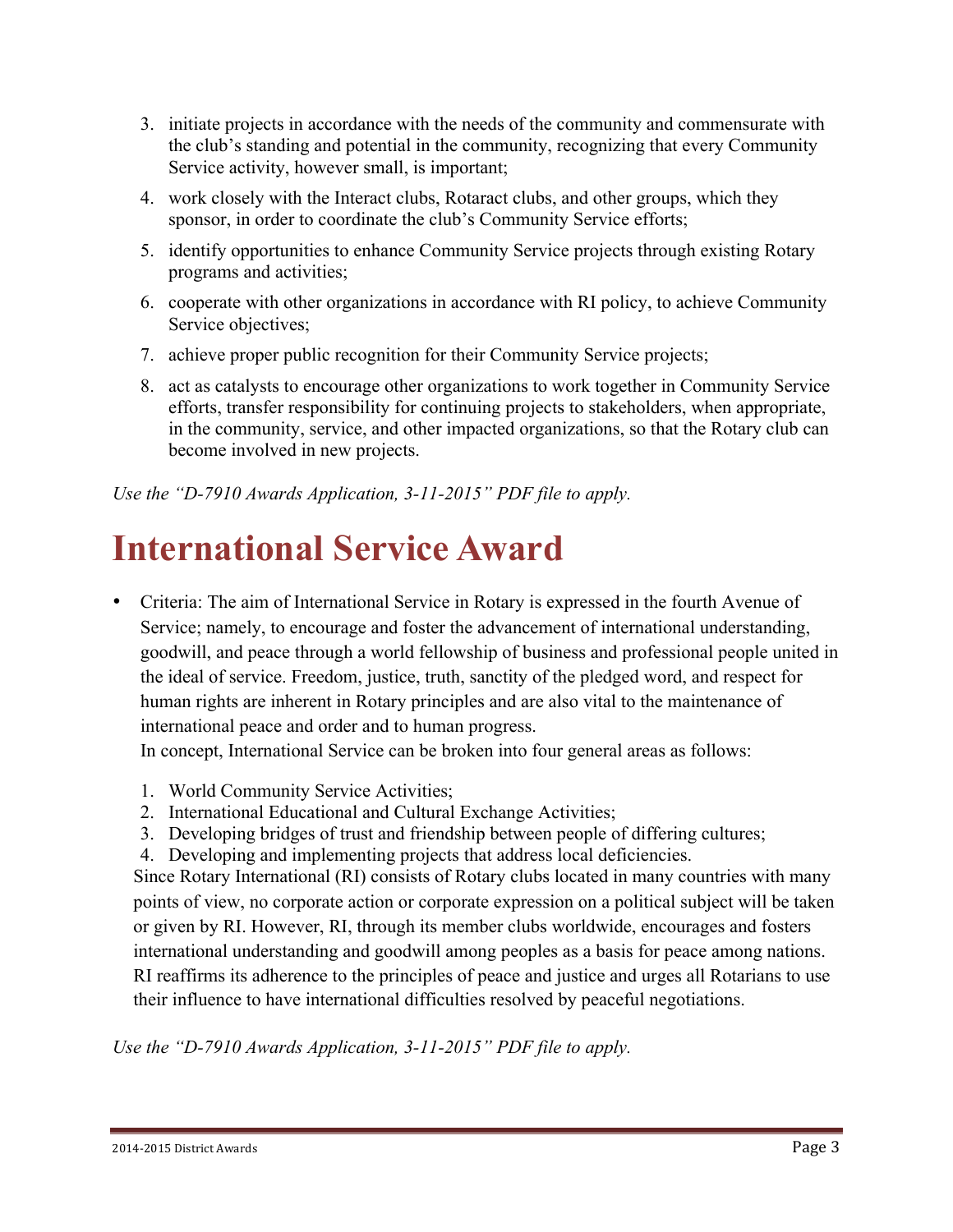## **Vocational Service Award**

- Criteria: Vocational Service is the way Rotary fosters and supports the application of the ideals of service in the pursuit of all vocations. Inherent in the Vocational Service ideal are:
	- 1. Adherence to, and promotion of, the highest ethical standards in all occupations including faithfulness and fidelity to employers, employees, and associates, fair treatment of them and of competitors, the public, and all those with whom one has any business or professional relationships.
	- 2. The recognition of the worthiness to society of all useful occupations, not just one's own or those that are pursued by Rotarians.
	- 3. The contribution of one's vocational talents to the problems and needs of society.

Vocational Service is both the responsibility of Rotary clubs and its individual members. The role of the club is to implement and encourage the objective by frequent demonstrations, application of its actions, by example, and by the development of projects focusing on the vocational talents of its members. The role of members is to conduct themselves, their businesses, and their professions in accordance with Rotary principles and to respond to projects developed by the club.

The activity of assisting young people in the selection of careers is an activity of the club Vocational Service committee.

*Use the "D-7910 Awards Application, 3-11-2015" PDF file to apply.*

## **Youth Service Award**

(RI has chosen to rename from New Generations)

- Criteria: Our future rests with our youth. Once again we are looking at the body of work a club does over the course of a Rotary year rather than the impact of a single program. The time, patience, and effort put into working with the youth of its community both within and outside Rotary youth programs will be the measure of which club has made the most meaningful contribution to the youth of its community. The award criteria includes:
	- 1. Participation in RYLA: Both sending students and sending volunteers to help with the actual event in June.
	- 2. Participation in the Eastern States Student Exchange program (ESSEX): recruiting students to go abroad, sponsoring a student in your local high school, volunteering to be a councilor to an exchange student.
	- 3. Global & District Scholarships: Sponsoring a candidate for these scholarships, acting as a Host Councilor to an incoming scholar. Inviting scholars in to speak to the club.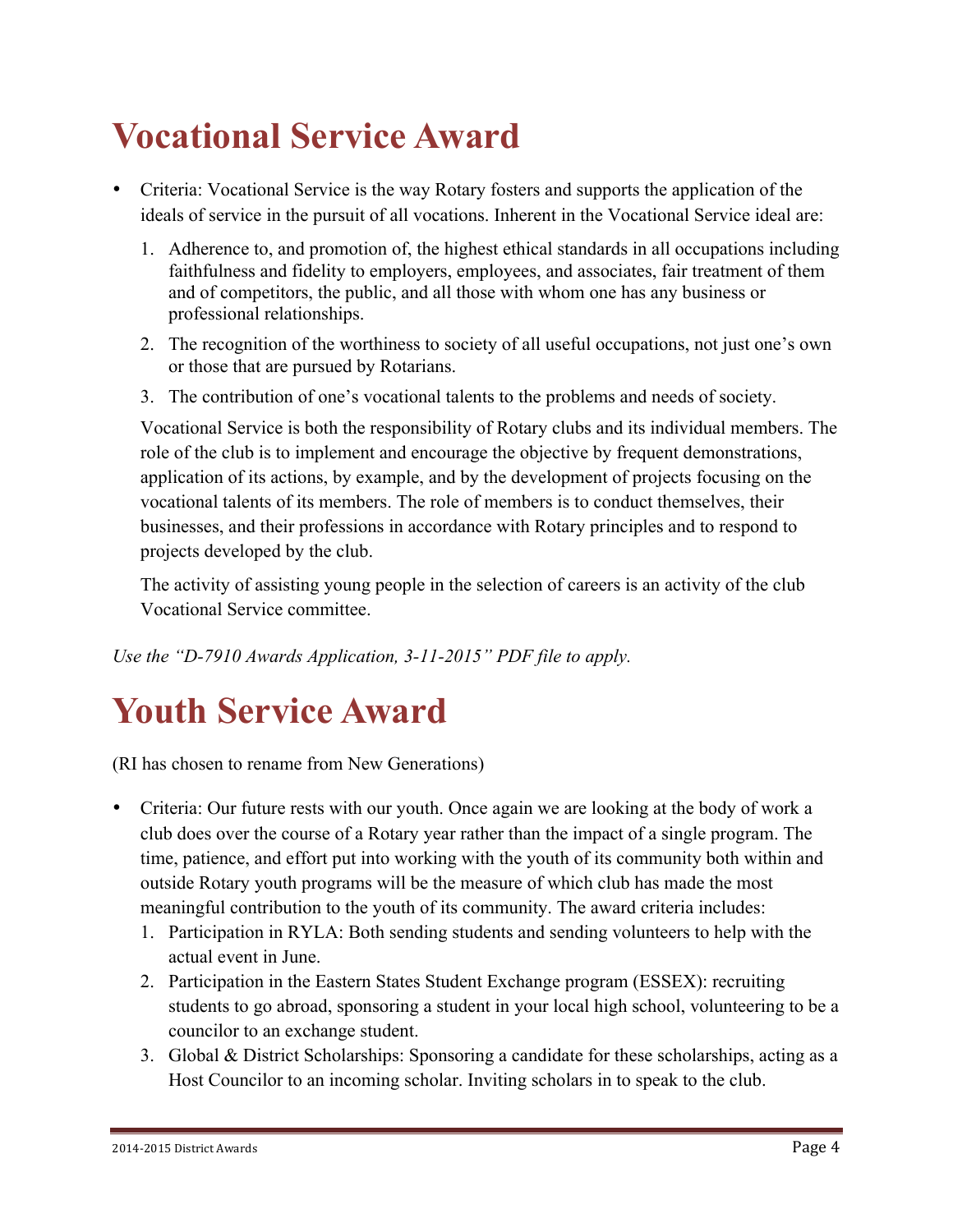- 4. Sponsoring an Interact club. The club should explain how they interacted with the Interact club throughout the rotary year.
- 5. Sponsoring a Rotaract club: The club should explain they interacted with the Rotaract club throughout the rotary year.
- 6. Scholarships given to high school seniors in the community.
- *7. Use the "D-7910 Awards Application, 3-11-2015" PDF file to apply.*

#### **Club Growth Award**

• Criteria: This award could easily be broken down into many categories. "Net" new members, new members in small, medium, and large clubs, etc. However, we have settled on the very numerically simple category of "Net Membership Increase relative to club size."

The formula is given in terms of the number of members N2 at the end of March and the number of members N1 at the beginning of the Rotary year.

So % Club Growth is the increase in membership (N2 less N1), divided by N1, then multiplied by 100.

*Use the "D-7910 Awards Application, 3-11-2015" PDF file to apply.*

## **Strategic Partners Award**

Rotary District 7910 will present this award to the club that best collaborates and partners with other NON ROTARIAN organizations in the successful completion of a service project.

*Use the "D-7910 Awards Application, 3-11-2015" PDF file to apply.*

## **Club Bulletin Award**

• Criteria: The club bulletins have traditionally been one of the best ways to disseminate information to club members. With the advent of  $21<sup>st</sup>$  century technologies, websites, the use of color, electronic delivery, a variety of social media, etc. have all been added to the more traditional evaluation criteria. Regularity of publication, quality of writing, use of photographs, and of course the layout of the bulletins themselves will all be taken into consideration when evaluating submittals. To be eligible a club must publish a bulletin regularly and submit three examples from the current year to the awards committee for evaluation.

*Use the "D-7910 Awards Application, 3-11-2015" PDF file to apply.*